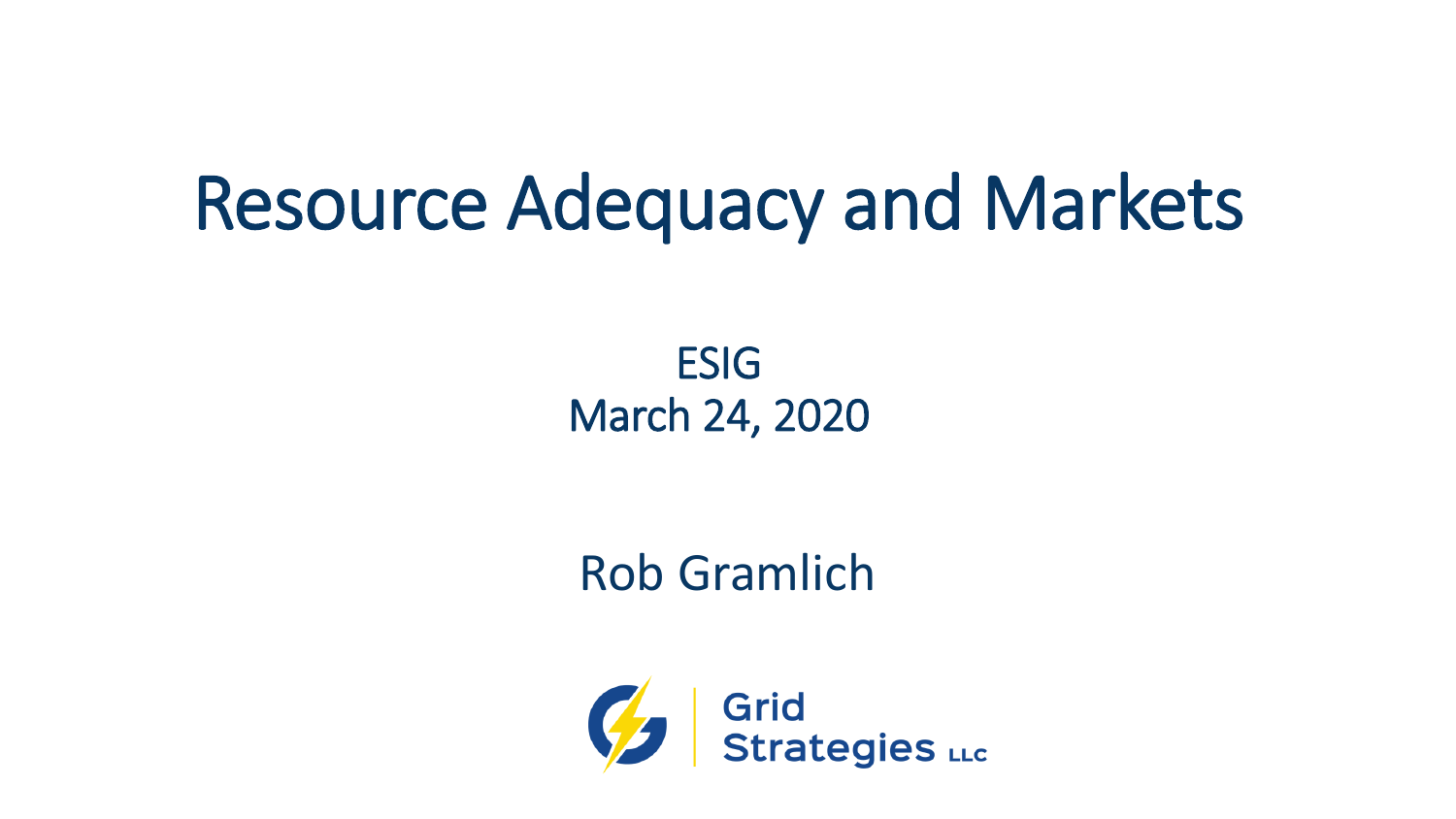## Resource Adequacy Responsibility in Markets Alternative Approaches

- 1) State-regulated, with RTO monitoring and coordination • CAISO, SPP, MISO
- 2) RTO obligation on load-serving entities to participate in auction with auction and administrative demand curve • PJM, NYISO, ISO-NE
- 3) De-centralized through bilateral contracts and penalty of paying scarcity based real-time prices when system is short
	- ERCOT, Australia, New Zealand

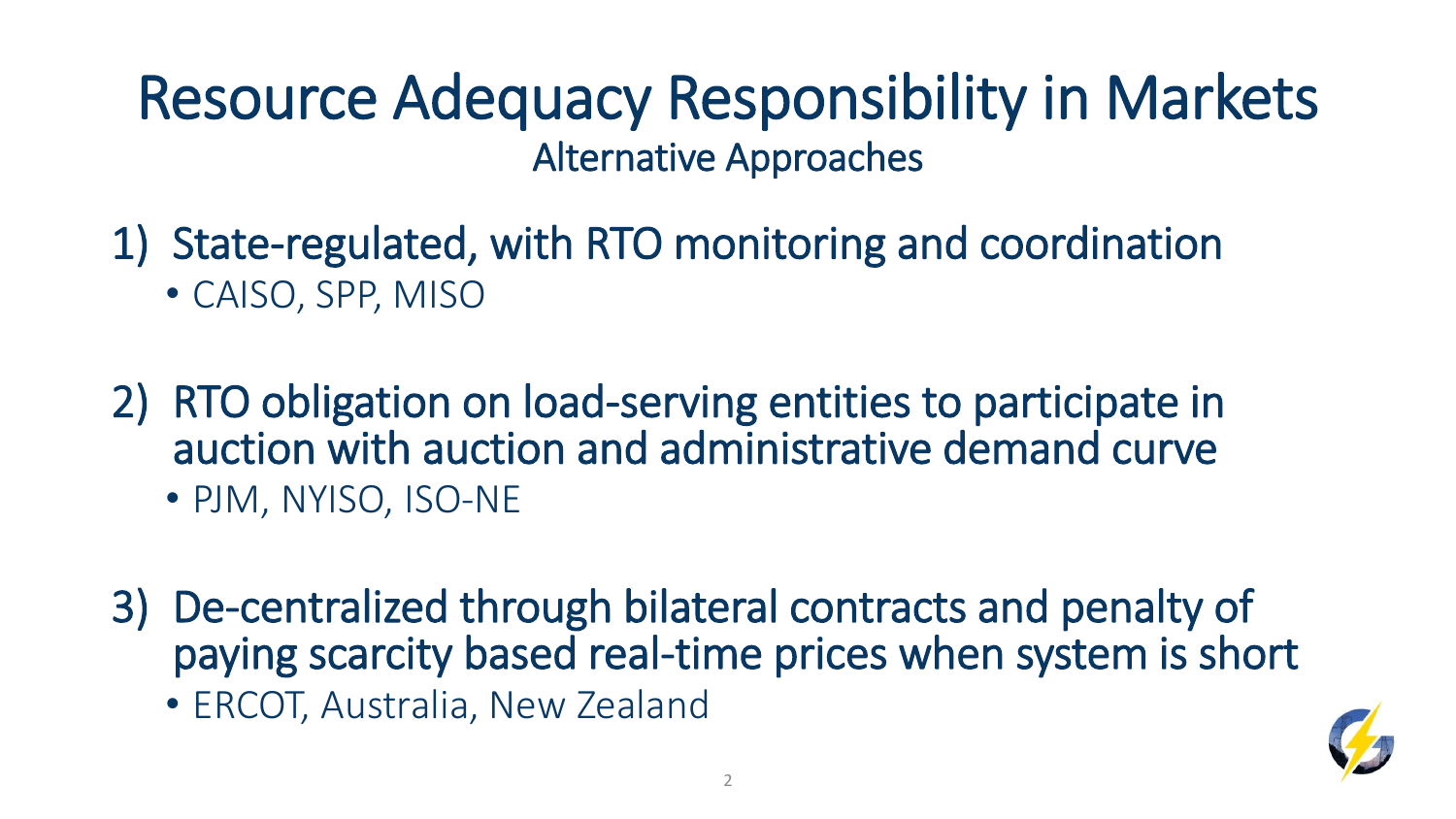# Regional Market Types



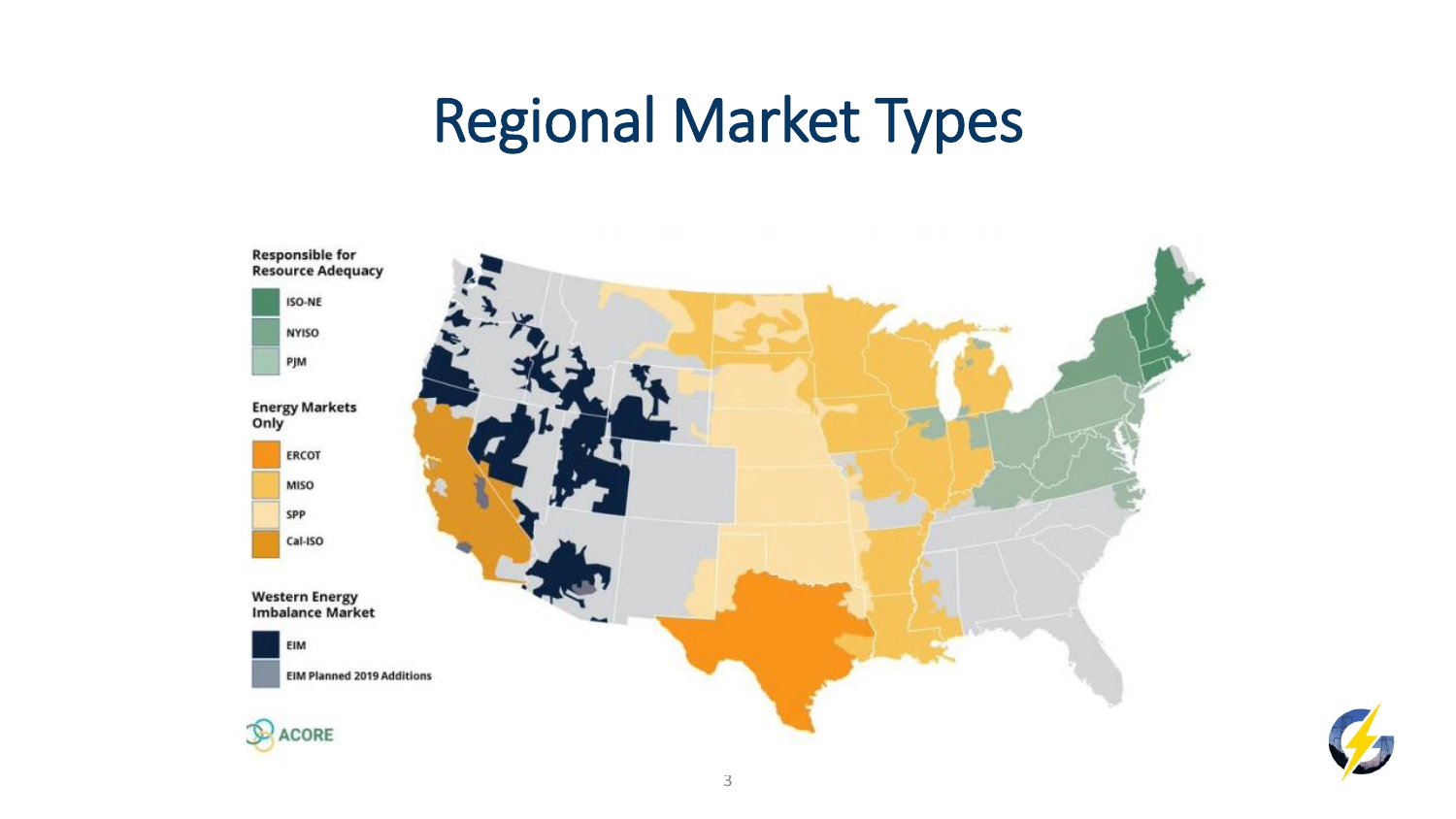# De-Centralized Market Structure

- Environmental regulators internalize externalities
- RTO/ISO balances power system and administers short term spot markets
	- Procures energy and reliability services based on engineering definitions
	- Also plans transmission infrastructure for reliability and efficiency given future resource mix, recovers cost in regional tariff
- Retail suppliers competitively procure power (hedge) with contracts to serve load
- State PUCs oversee hedging for some or all customers
	- ensure retail suppliers are credit-worthy buyers of wholesale power, have ability and incentive to procure power to serve load
- Utilities build, own, and operate monopoly T&D (not G) with regulated rates
- Independent Power Producers build and own generation to sell electricity products to retail suppliers/wholesale buyers
- Financial participants provide risk management products

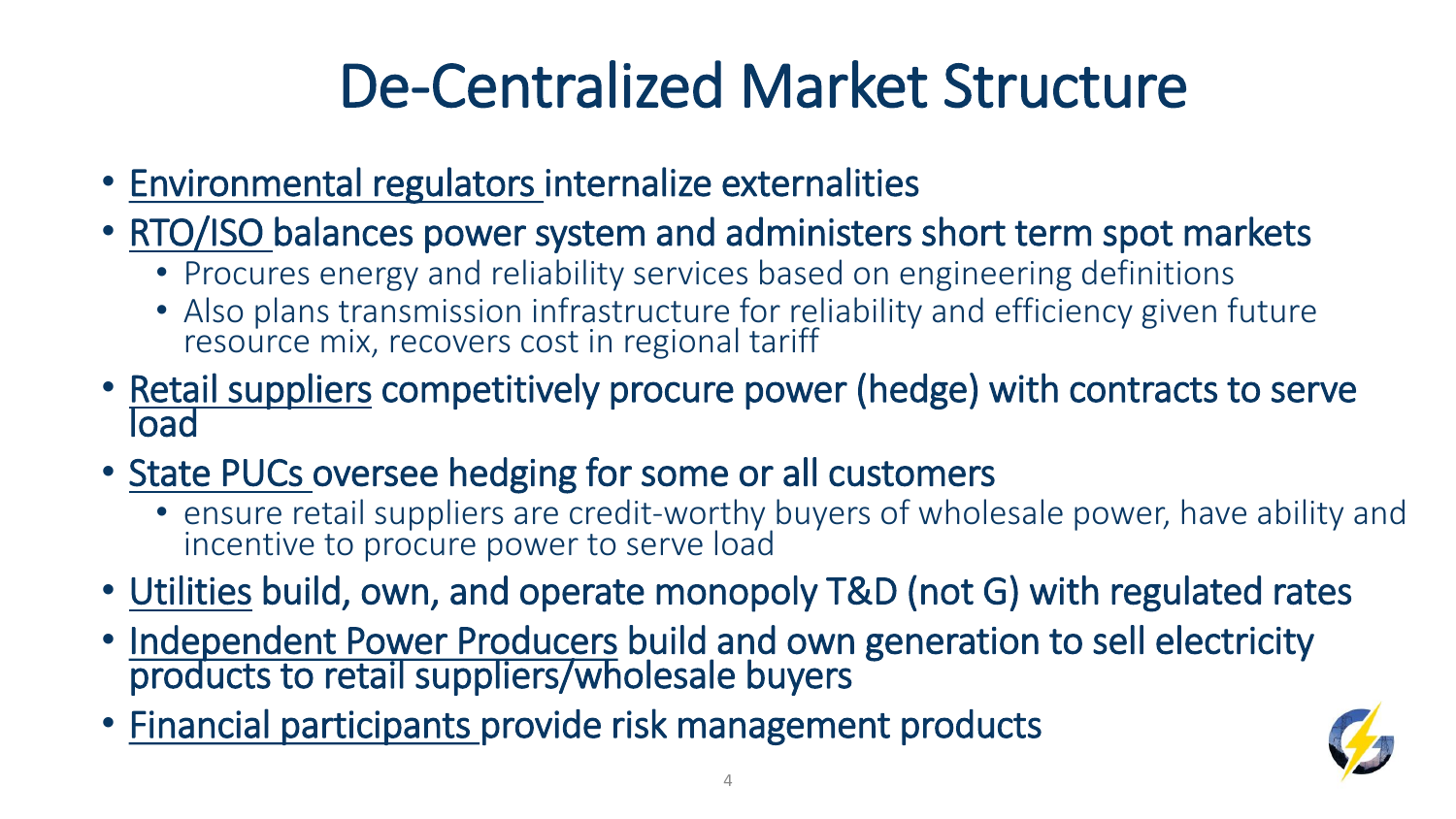# De-Centralized Market Design

#### • Spot market with bilateral contracts

- Expect most payments and revenue in long term PPAs, priced at average cost of competitive new unit
- Spot market for residuals and re-balancing
- Energy at each time and location
	- Hourly locational marginal pricing (LMP)
- Reliability Services--technology-neutral
	- Operating reserves, exact needs vary by region
	- Reactive support—non-market compensation

#### • Scarcity pricing

- prevents free-riding, encourages contracting, attracts flexible resources
- Most load hedged, and doesn't pay spot price.
- No mitigation of state environmental policies (broad MOPR)



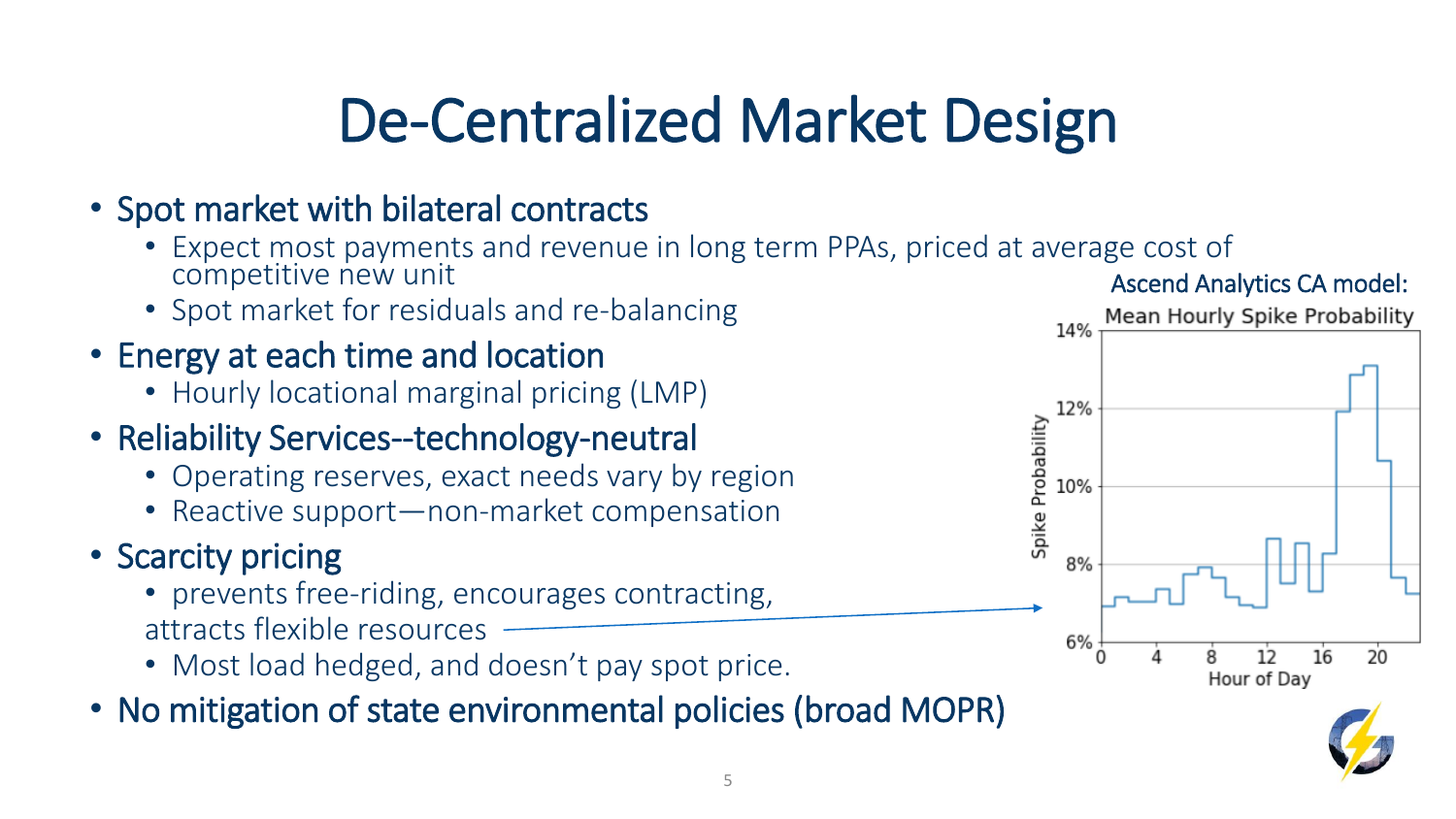# Is the De-Centralized Market Structure Working?

#### **ERCOT Price Duration Curve, P>\$200/MWh 2014-2019**

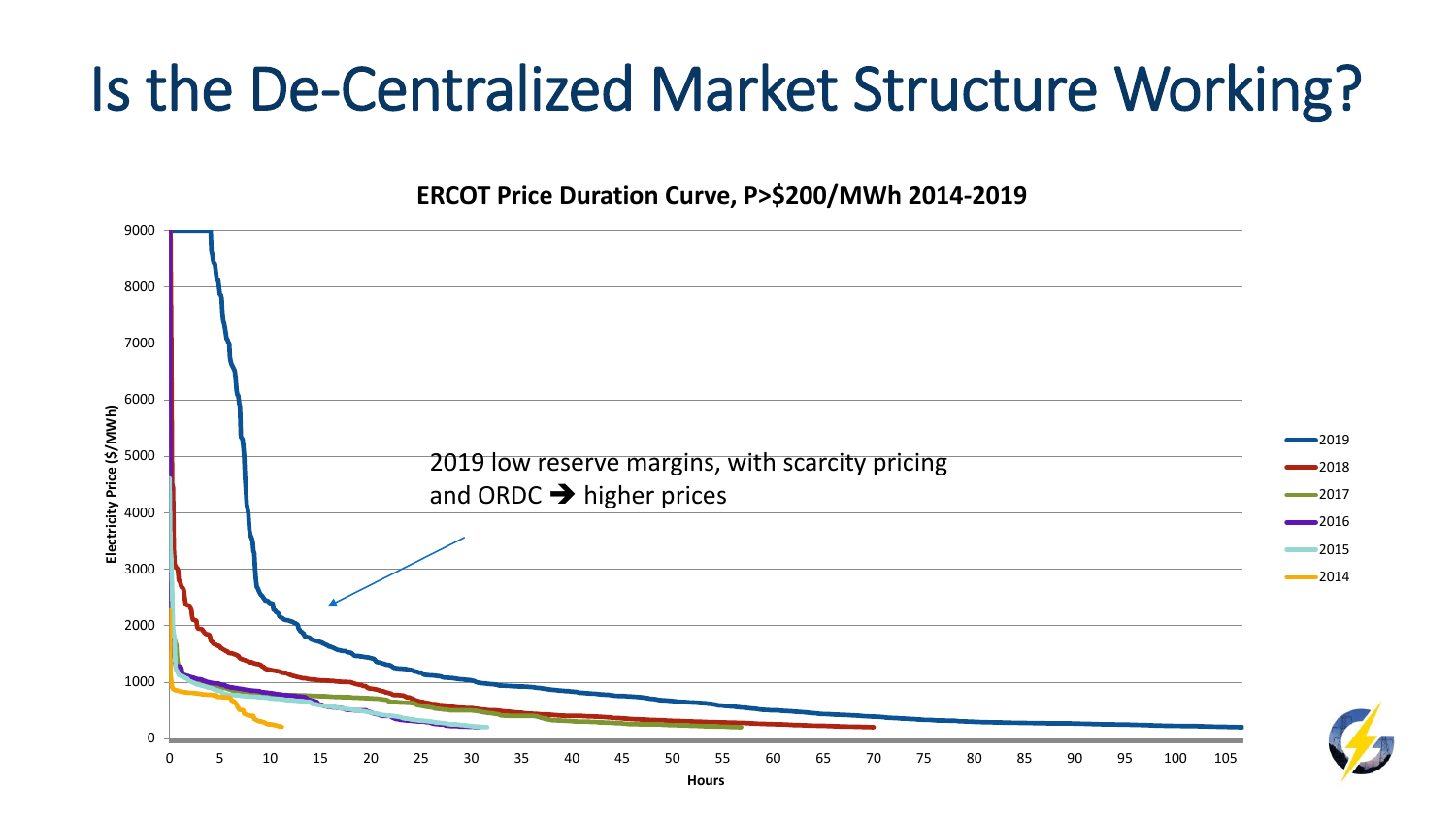## ERCOT Net Revenue

When reserves are low, net revenue should exceed Cost of New Entry

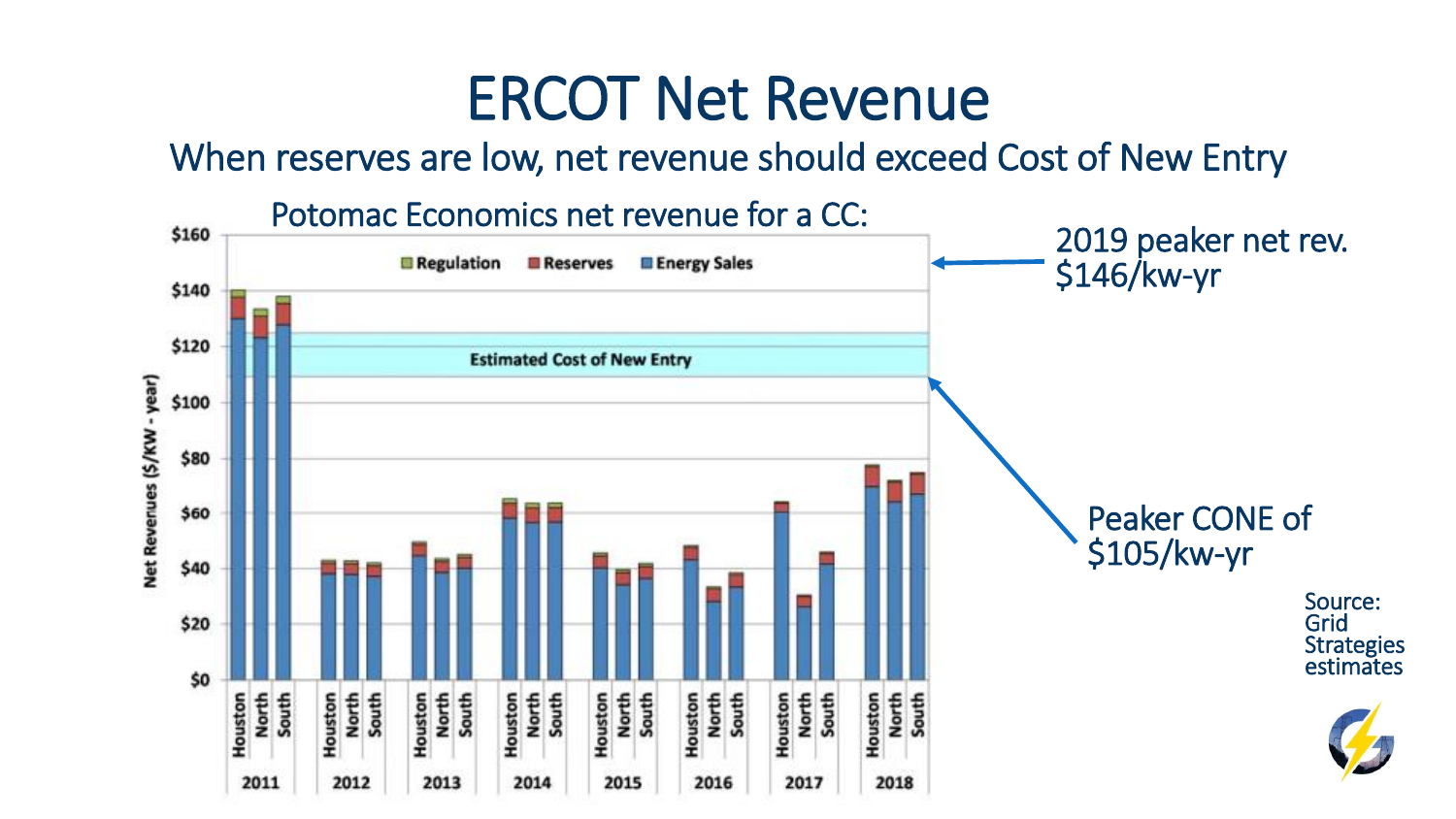# ERCOT Net Revenue Targets Exceeded in 2019



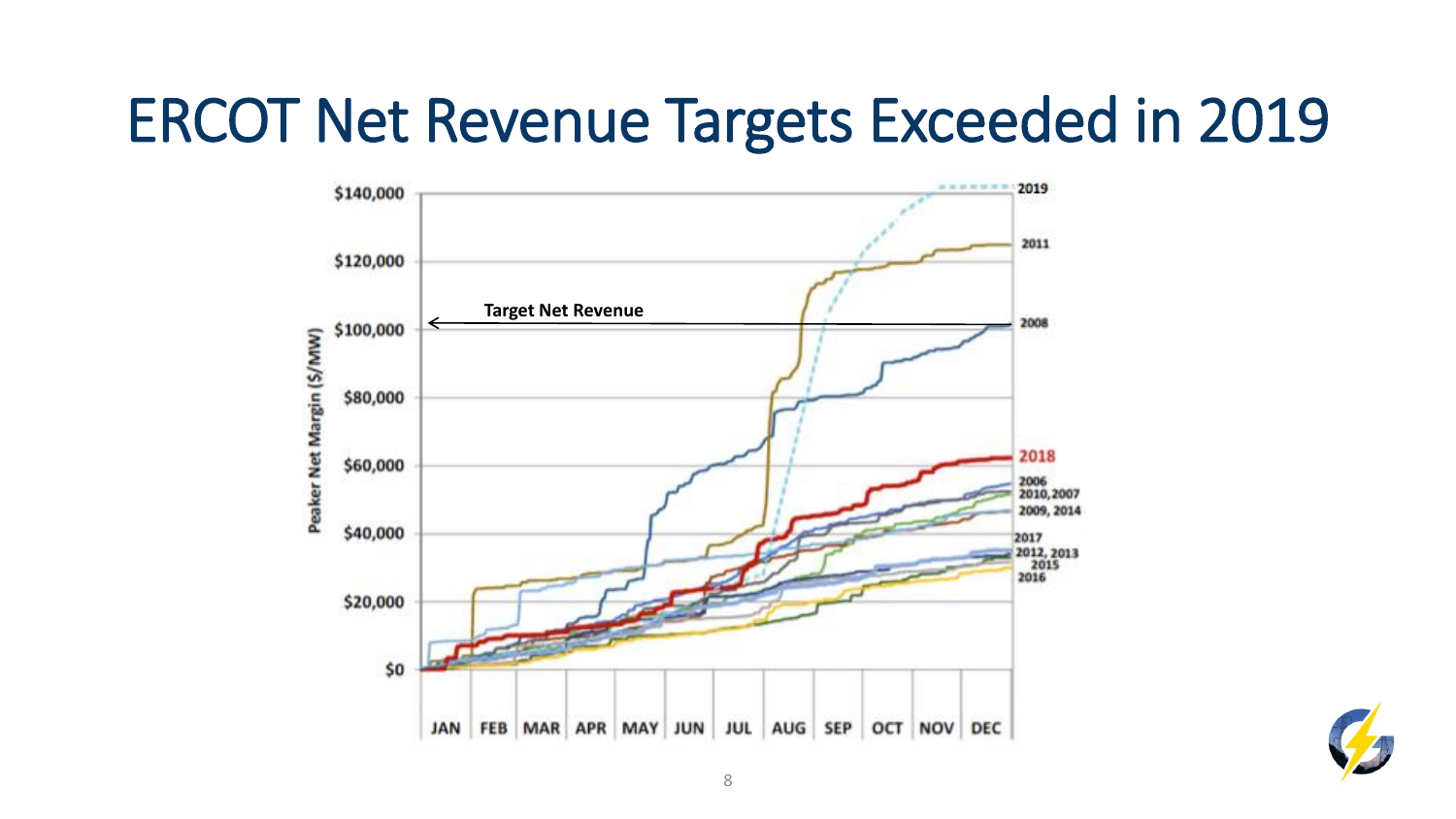# Renewable Energy Financing and De-Centralized Markets

- Renewable energy characteristics affecting investment:
	- Capital-intensive
	- Zero production cost, so energy prices can be low after capital is committed and units are operating
- $\Rightarrow$  Addressed through pre-arranged long-term contracts
	- Provide revenue certainty to lenders
	- Provide price certainty to consumers
	- Can be physical or financial, many varieties

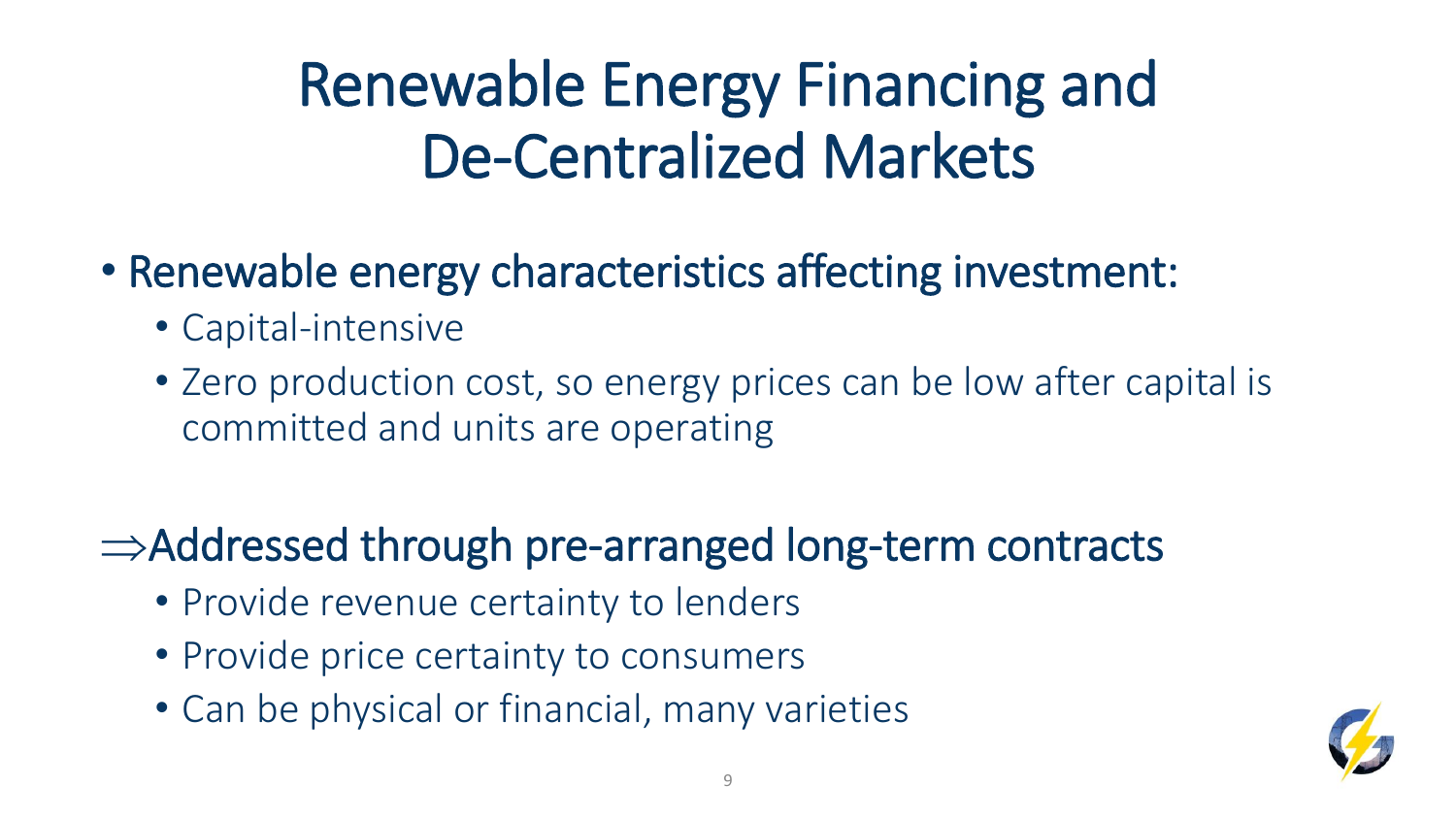## Renewable Energy Project Financing Pre-arranged contracts hedge against low power prices

Energy prices fall at 40% renewable penetration

- 2016 portfolio
- Balanced: 20% wind, 20% solar
- High wind: 30% wind, 10% solar
- High solar: 30% solar, 10% wind

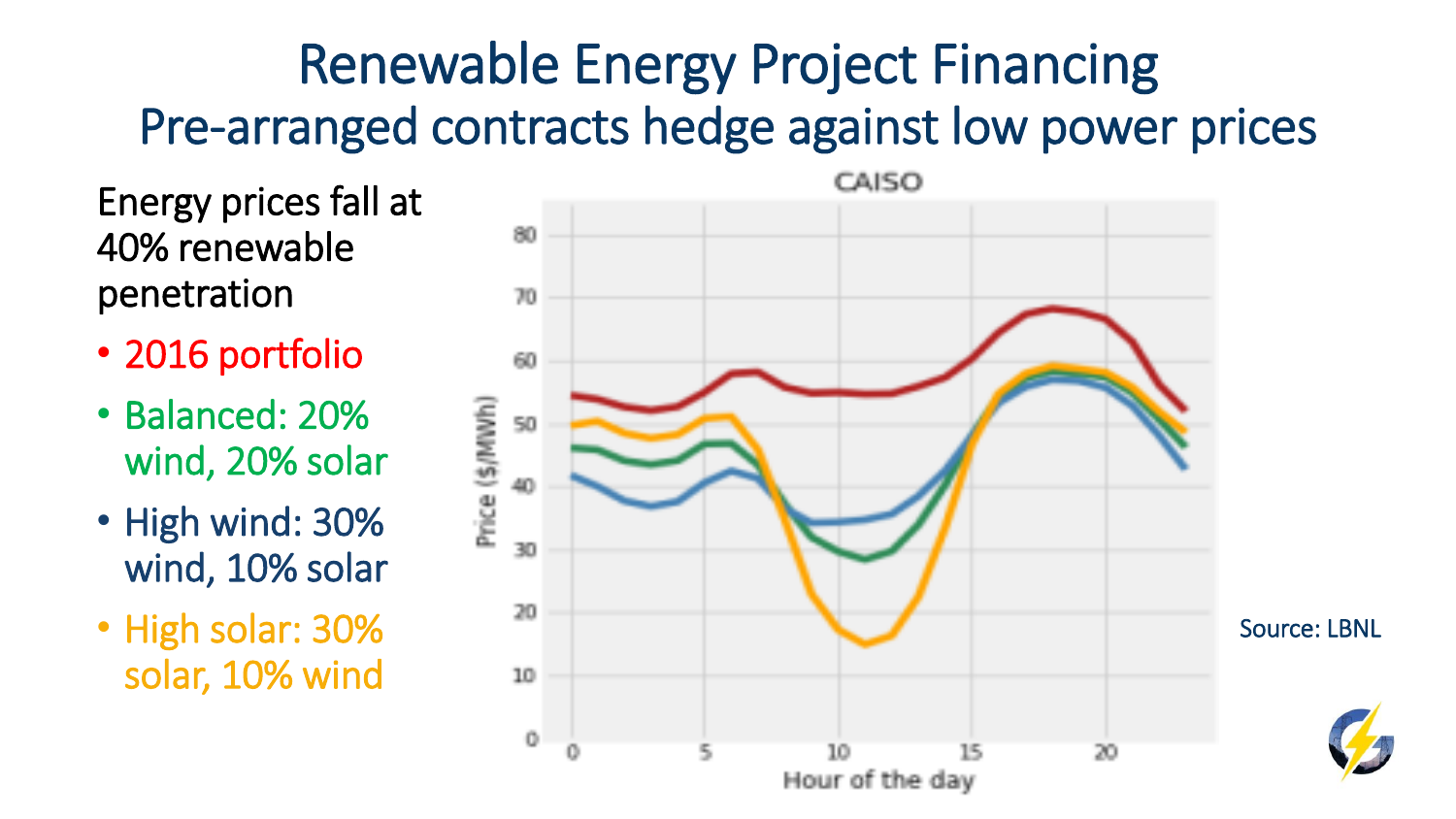# Market Prospects in ERCOT

- "We think prospects remain altogether quite constructive through the medium term with the continued rally in power boding particularly well for '20 ERCOT curves. We stress the further 0.25 std-dev improvement in ORDC parameters should drive yet higher probabilities of achieving ORDC pricing next year as well as suggesting prospects for yet another meaningful outcome on pricing (the percent of hours with ORDC & total value delivered from ORDC curves through the summer despite comparable weather earlier in the summer speaks to the benefits YoY of pricing uplift). We maintain Buy on [redacted] and perceive clear positive trends"
- -Julien Dumoulin-Smith, BAML 9/29/19

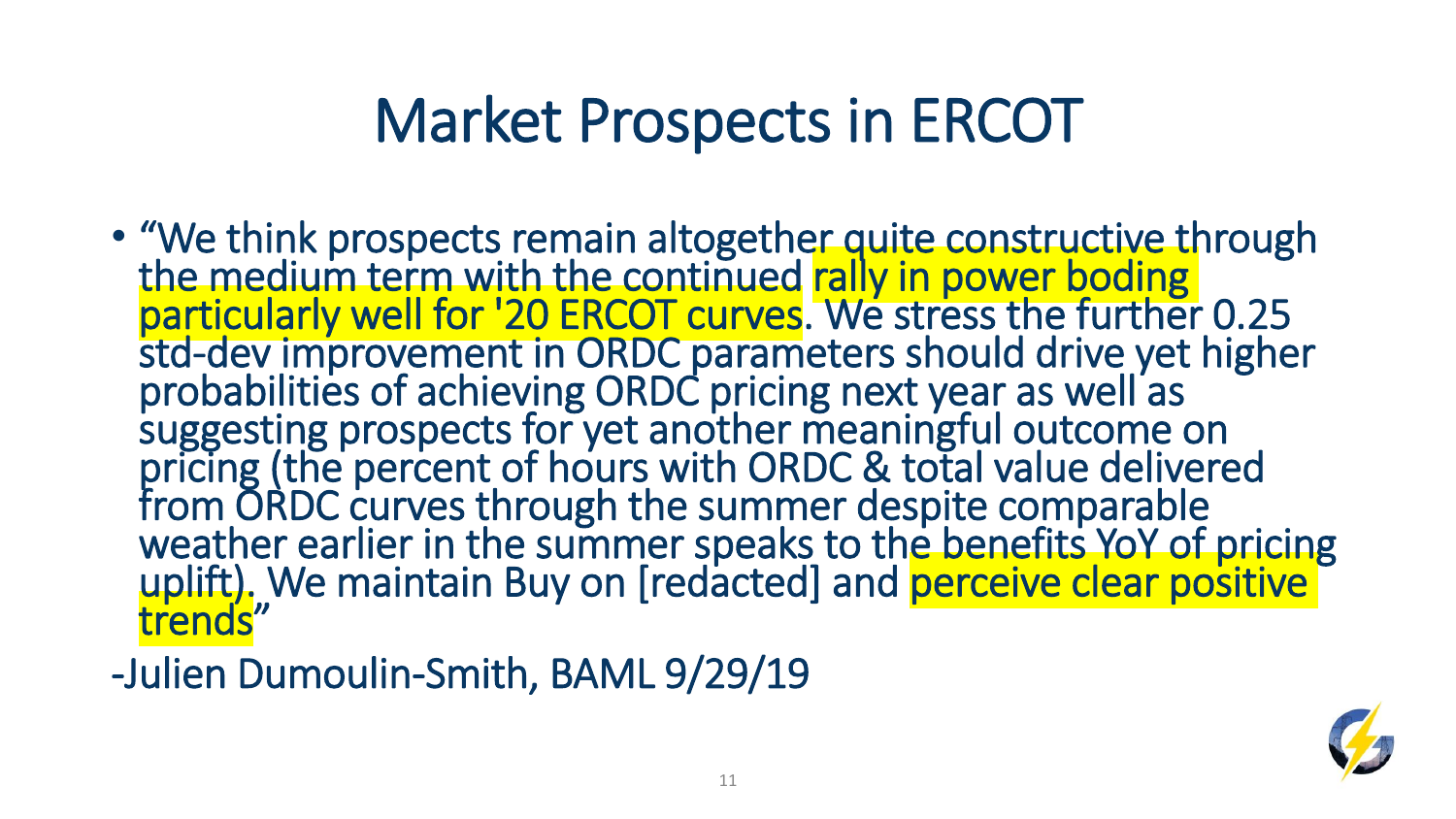# Typical Generator Finance in ERCOT

- NRG signed 1.3 GW of solar PPAs in 2019 with an average term of 10 years to serve their retail load.
- "The Project entered into a hedge arrangement for the output of the project simultaneously with financial close, providing certainty of revenue for the majority of the Project's output for a 12 year period from the commencement of commercial operations ("COD"), with settlement at the [redacted] trading hub. The Project also entered into a basis hedge for a period of 3 years post-COD, mitigating exposure to transmission congestion risk through to the completion of approved transmission upgrades in [year redacted]." -Actual investor prospectus for a wind farm in Texas

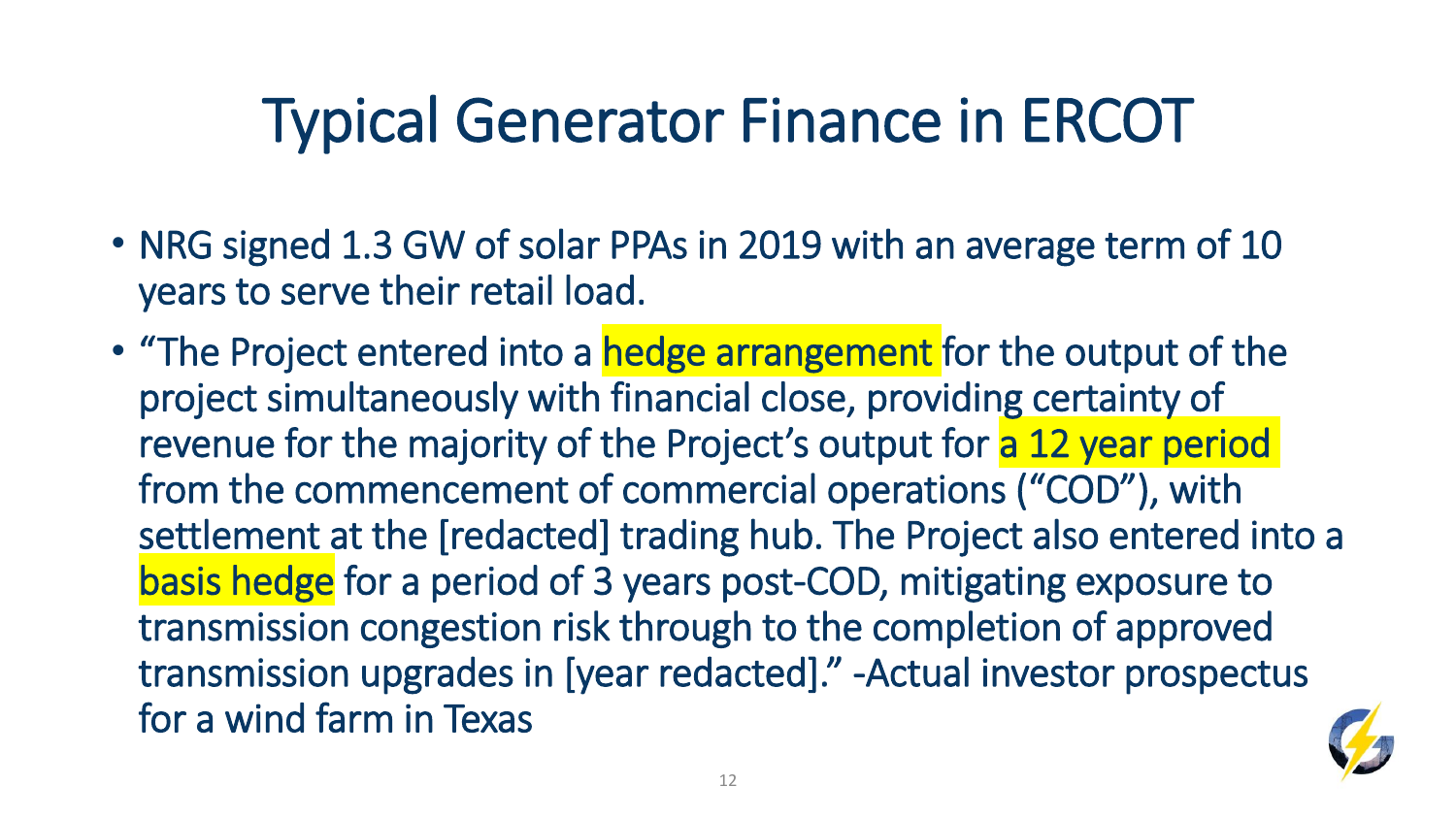## Consumer Perspective on ERCOT Revenue Sources

"Bilateral hedging activity and premium forward pricing provides a considerable revenue stream for generators beyond realized realtime pricing and the Operating Reserve Demand Curve (ORDC). This is an efficient market solution for entities wanting to avoid price risk… futures markets capture the risk that things may not go according to plan and very high prices may materialize. The market is exceptionally good at rationalizing these types of risks and pricing them appropriately, as the reaction to lower planning reserve margins demonstrates."

Texas Industrial Energy Consumers (TIEC) [http://interchange.puc.texas.gov/Documents/48551\\_25\\_993729.PDF](http://interchange.puc.texas.gov/Documents/48551_25_993729.PDF) p. 4.

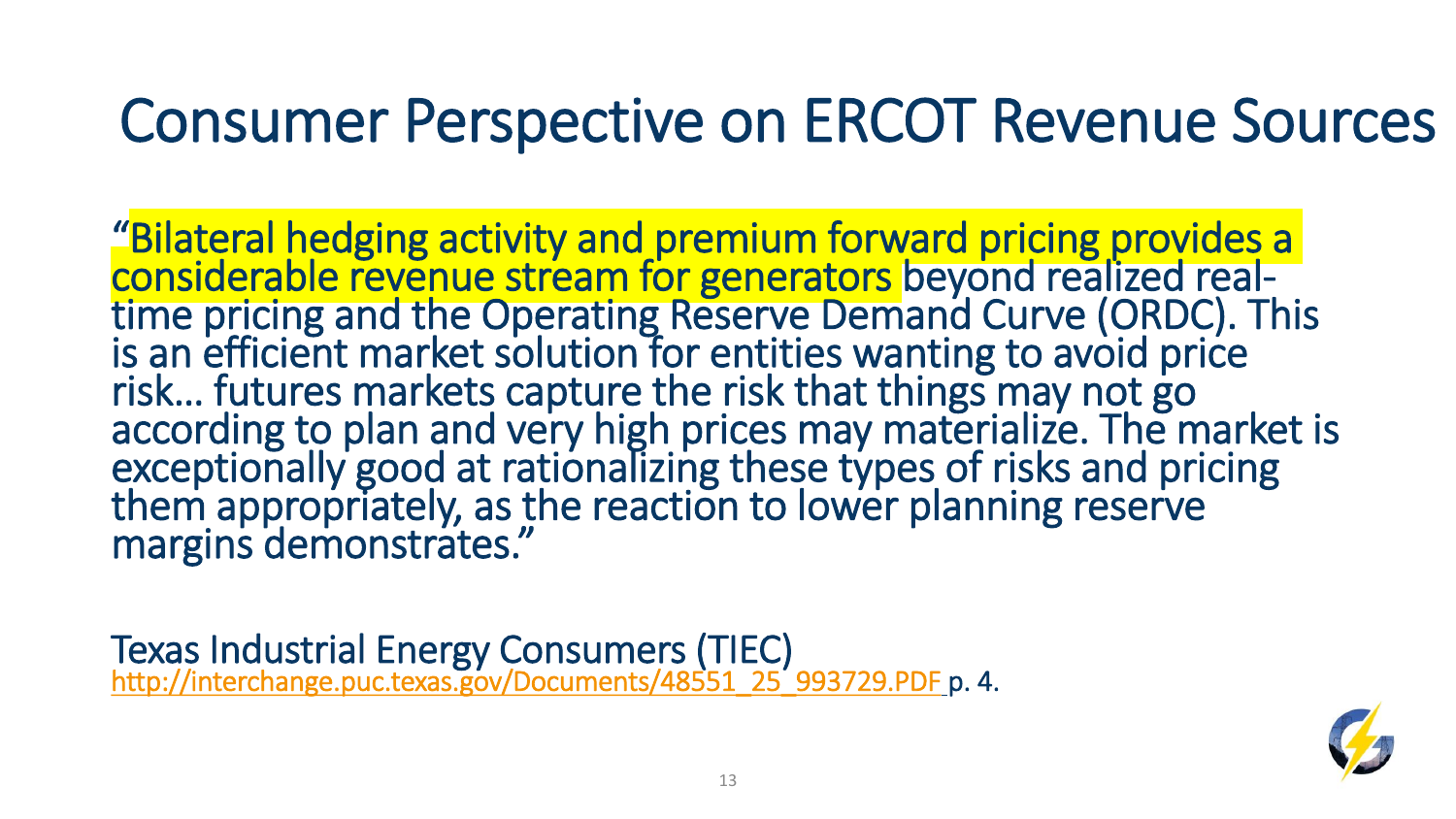# "Issues" with central ISO/RTO capacity markets

- Subjective debates about capacity credit
- Shortages not happening at peak
- Product not well-defined in terms of value or obligations
- Attracting only one kind of new source, and more than needed
- Recent vehicle to interfere with state policy and serve as a barrier to renewable energy entry
- Dulls price signals

"Our questions should shift from 'how many MWs do we need?' to 'what resources do we need to provide the full set of required system services under a wide range of possible futures?" Frew (2018)

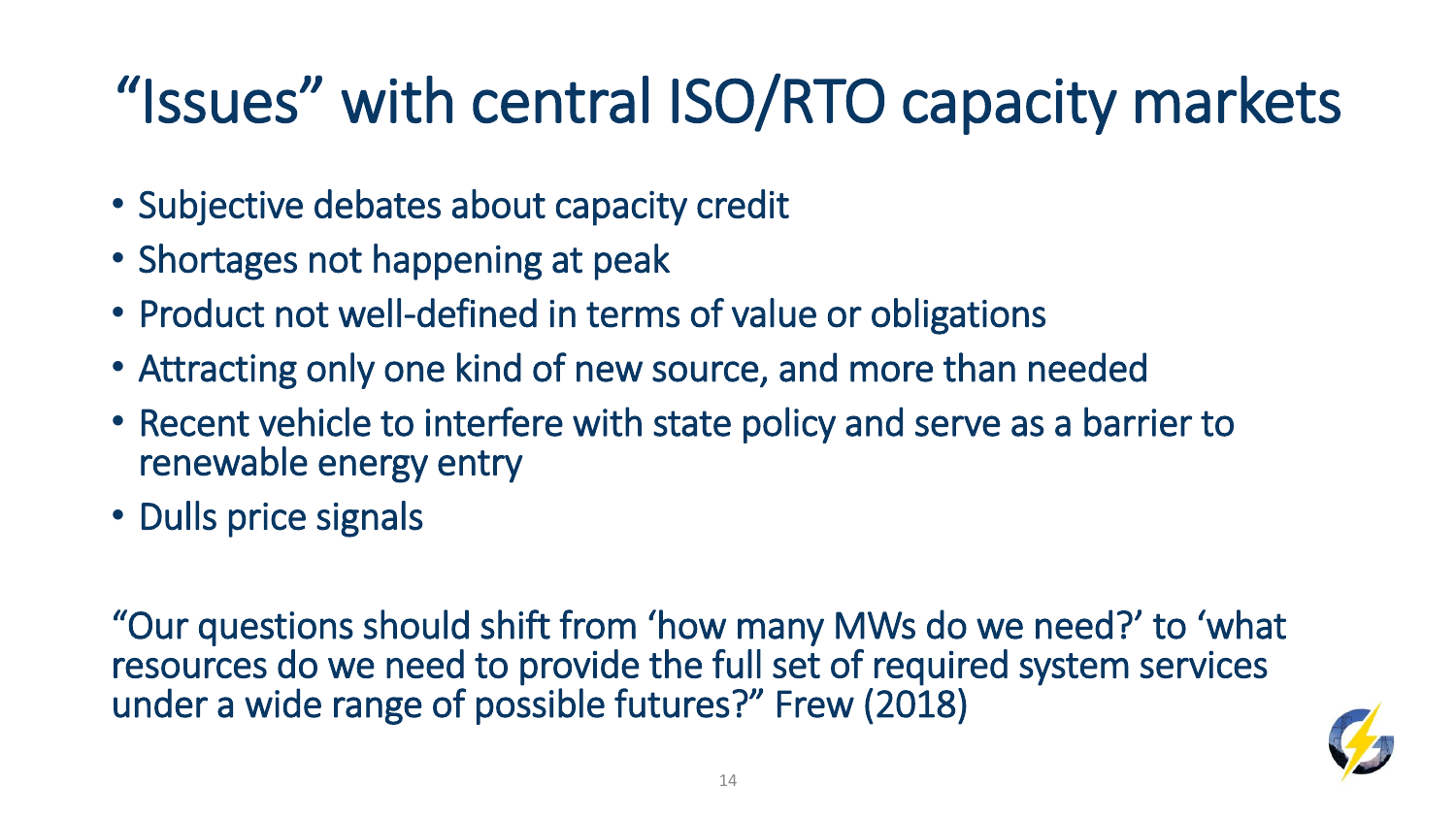

 $\mathcal{G}$  Grid Strategies  $\mathfrak{g}_{\mathfrak{g}}$ 



**Z**RAP®

**TABLE OF CONTENTS** 

**PROCUREMENT** 

**CONCLUSION** 

CENTRAL SPOT MARKET WITH

**DECENTRALIZED FORWARD** 

**EVALUATION CRITERIA** 

#### www.energyInnovation.org

98 Battery Street, Suite 202 San Francisco, CA 94111 power@energyinnovation.org



#### **POWER MARKETS FOR** THE FUTURE

**Wind Solar Alliance** 

Grid Strategies LLC

**MICHAEL GOGGIN** Grid Strategies LLC **ROB GRAMLICH** Grid Strategies LLC **STEVEN SHPARBER** Nelson Mullins Riley & Scarborough LLP **ALISON SILVERSTEIN** Independent consultant

### **WHOLESALE ELECTRICITY MARKET DESIGN FOR RAPID DECARBONIZATION: A DECENTRALIZED MARKETS APPROACH**

BY ROB GRAMLICH<sup>1</sup> AND MICHAEL HOGAN<sup>2</sup> ● JUNE 2019

"What wholesale market design would provide the best framework for integrating reliably and at least cost the new, clean resources that will be needed to de-carbonize the power system?"

This common question includes what model best provides clean sources with fair access, what model best drives timely retirement of the fossil

## [www.gridstrategiesllc.com](http://www.gridstrategiesllc.com/)

#### https://windsolaralliance.org



2

5

 $12 \,$